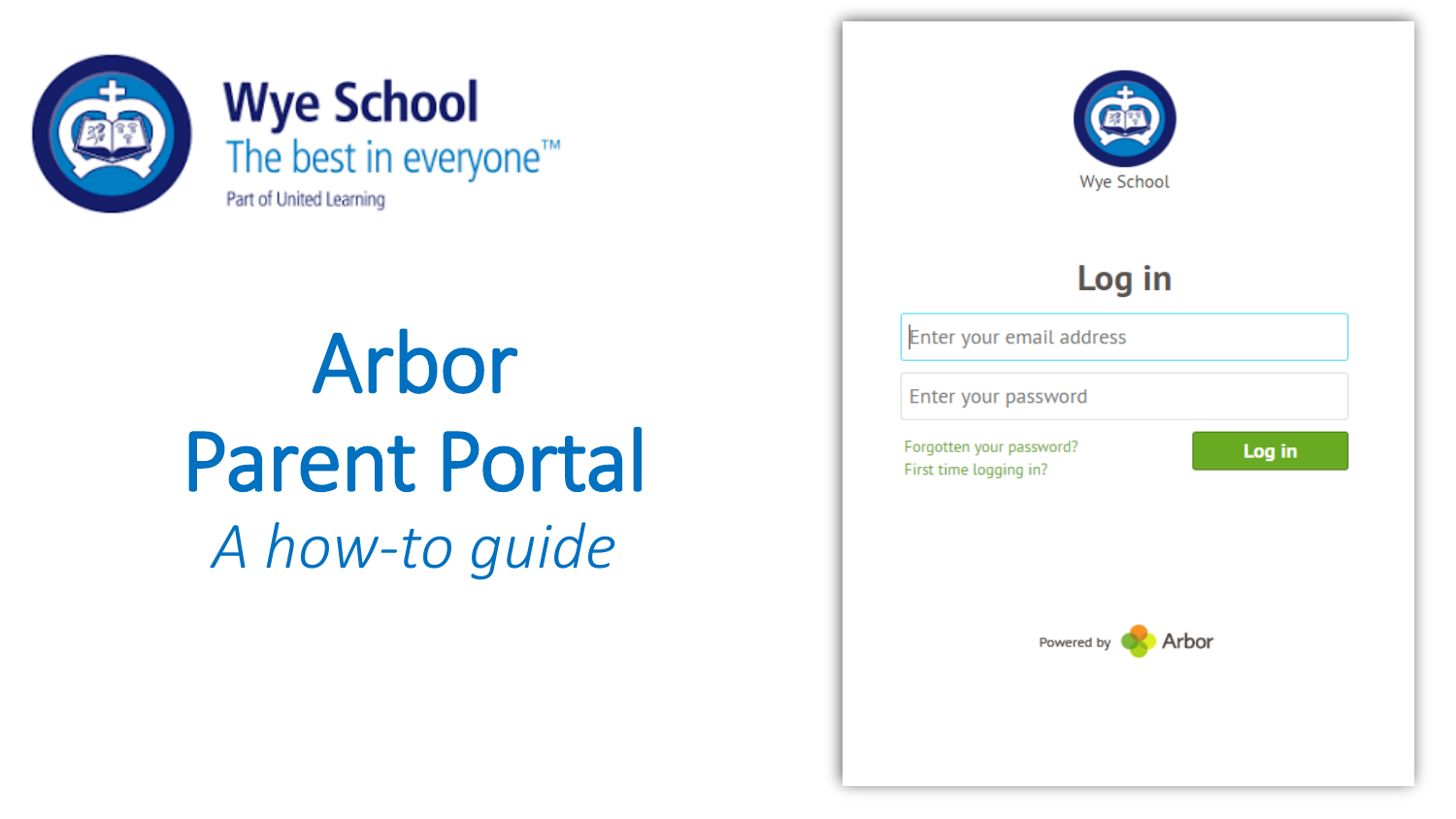### What is Arbor Parent Portal?

Arbor Parent Portal will allow you to have an overview of your child's timetable, attendance, progress, achievements and behaviour at any given time. It is linked to our school software system and will be updated in real time. Following the new GDPR regulations, Arbor Parent Portal will allow you to see what information we hold about your child. This is where you will need to import contact details, home address and emergency contact phone numbers.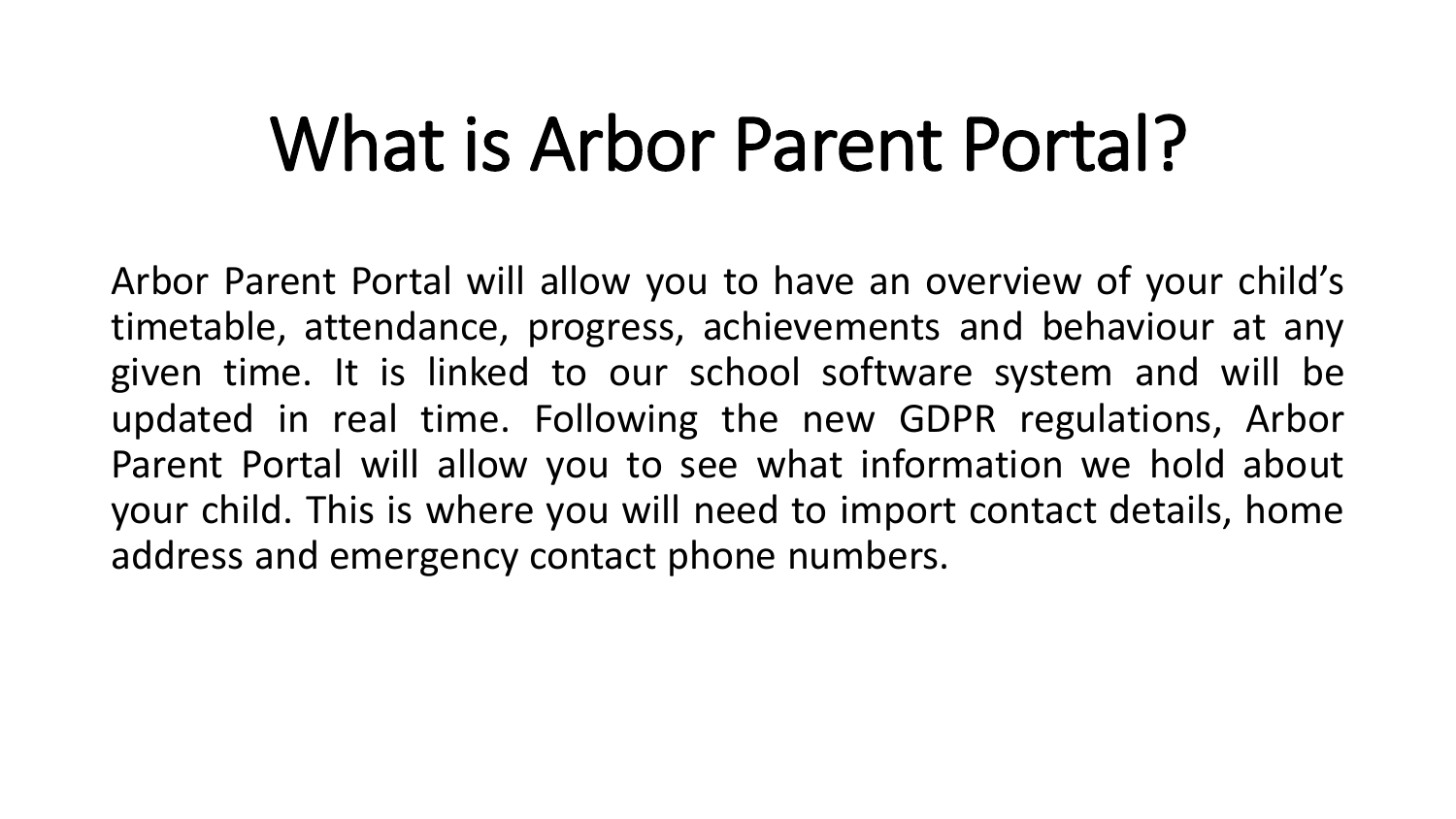### How do I log-in to Arbor Parent Portal?

When your child first joins Wye School, you will receive an email with log-in details inviting you to log into Arbor Parent Portal. The log-in details will be sent to the email address you provided to the school when you first registered your interest with us.

*NOTE Arbor is optimised for Google Chrome and may not work if you are using Internet Explorer. Google Chrome is a free web browser which can be downloaded at the following address: <https://www.google.co.uk/chrome/> If you choose to log-in to Arbor on your phone or your tablet, note that it may not work unless your phone or tablet is powered by Android operating system. If your system is IOS, you will need to download Google Chrome through the App Store. It is also free.*

The email you will receive will contain your username (your email) and a link for you to click on that will take you directly to the schools' Arbor site.

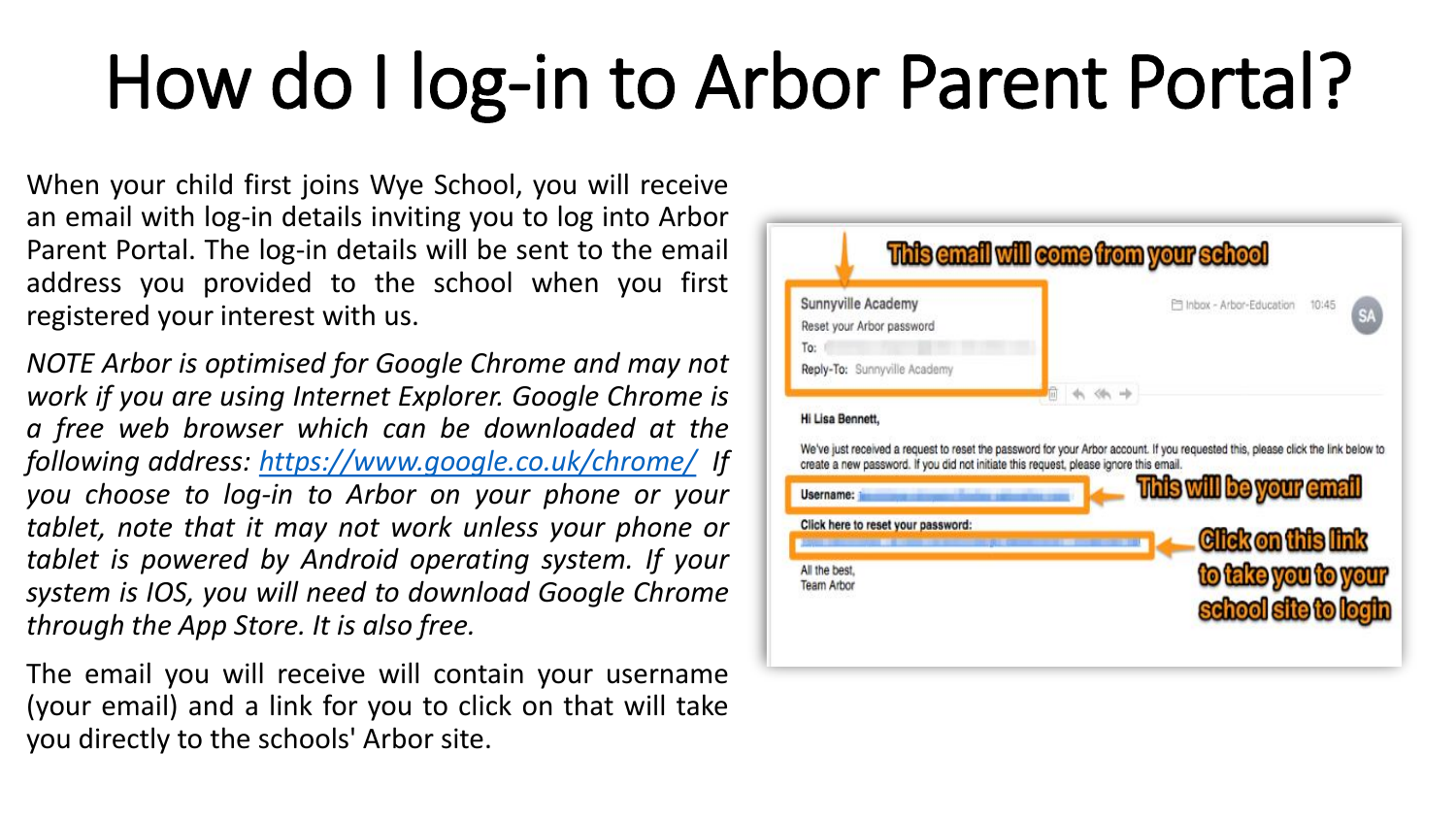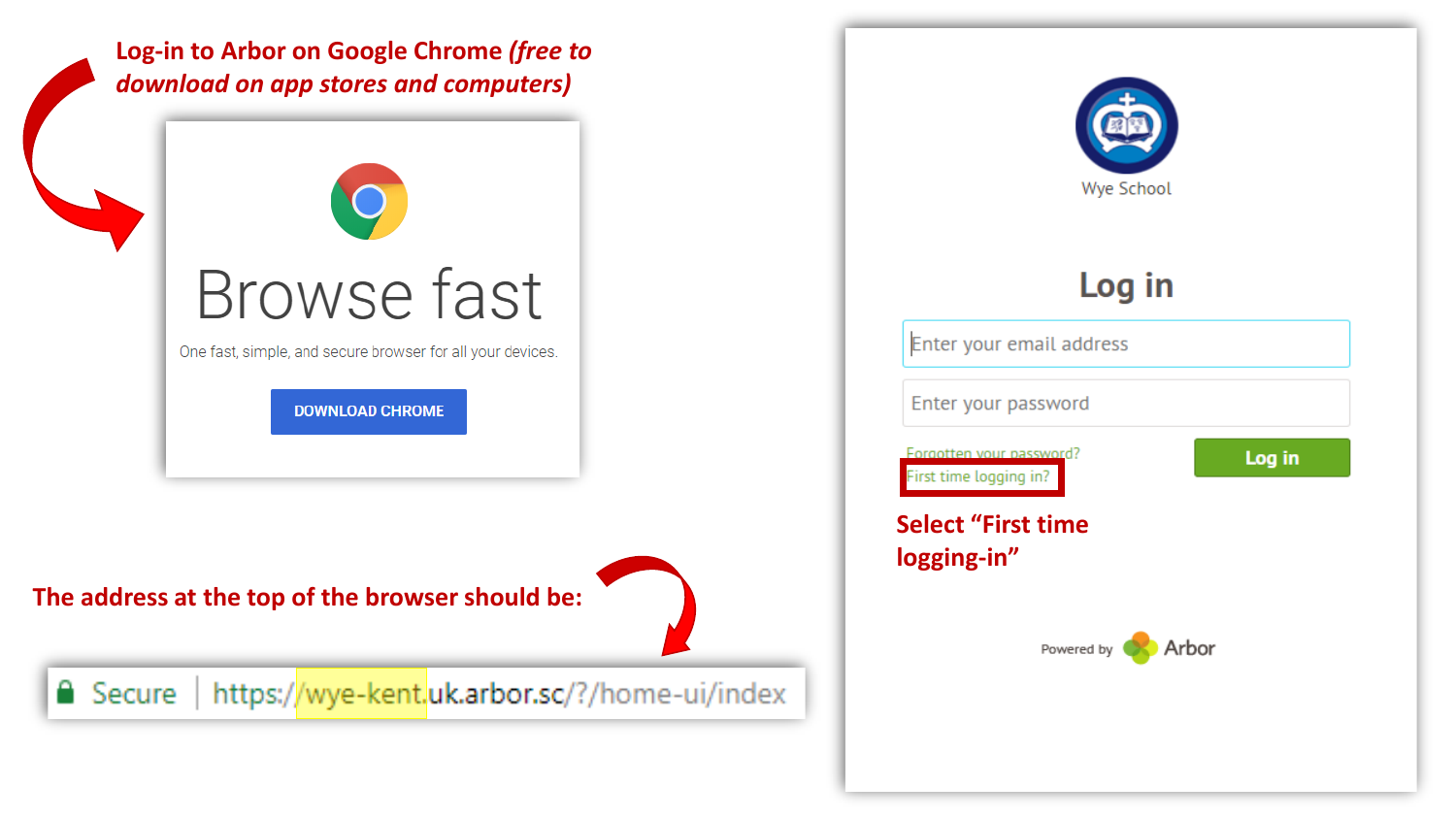

Marge Simpson Sign out **Company** Arbor

Help

My Items  $\sim$ 

|                            | <b>Quick Actions</b>                                                                                  |   |
|----------------------------|-------------------------------------------------------------------------------------------------------|---|
|                            | <b>Bart Simpson</b>                                                                                   |   |
|                            | <b>Bart Simpson</b>                                                                                   |   |
|                            | Form<br>10 Olantigh                                                                                   |   |
|                            | <b>View Student Profile</b>                                                                           |   |
| <b>Guardians of</b>        |                                                                                                       |   |
| <b>Homer Simpson</b>       |                                                                                                       |   |
| <b>Marge Simpson</b>       |                                                                                                       | ь |
| <b>Patty Bouvier</b>       |                                                                                                       |   |
| <b>Notices</b>             |                                                                                                       |   |
| click to correct           | Bart does not have a transportation method recorded -                                                 | ь |
|                            | Bart does not have a religion recorded - click to correct                                             | ь |
| Information in School for  | You have not consented to 1. Consent for the Use of Biometric<br><b>Bart - click to correct</b>       | ь |
| <b>Site Activities for</b> | You have not consented to 2. Consent for School Trips & Other off ▶<br><b>Bart - click to correct</b> |   |
|                            | You have not consented to 3.1 Consent for the Use of                                                  | ь |

|                                            |                                           | <b>Statistics</b>       |                                    |  |  |  |  |
|--------------------------------------------|-------------------------------------------|-------------------------|------------------------------------|--|--|--|--|
| <b>Attendance (2017/2018)</b>              |                                           | Summer - Grade Average  |                                    |  |  |  |  |
| 97.6%                                      | 97.6% Year<br>100% Last 4 weeks           |                         | Summer: 4.9<br>Previous Term: 4.37 |  |  |  |  |
| Achievements - this term                   |                                           |                         | Summer - 'On Track' Progress       |  |  |  |  |
|                                            | This year: 6 points<br>Last term: 1 point | $\bullet\bullet\bullet$ | Summer<br>Previous Term            |  |  |  |  |
| <b>Guardian Consultations</b>              |                                           |                         |                                    |  |  |  |  |
| No guardian consultations for Bart Simpson |                                           |                         |                                    |  |  |  |  |
|                                            |                                           |                         |                                    |  |  |  |  |
|                                            |                                           |                         |                                    |  |  |  |  |
|                                            |                                           |                         |                                    |  |  |  |  |
|                                            |                                           |                         |                                    |  |  |  |  |
|                                            |                                           |                         |                                    |  |  |  |  |
|                                            |                                           |                         |                                    |  |  |  |  |
|                                            |                                           |                         |                                    |  |  |  |  |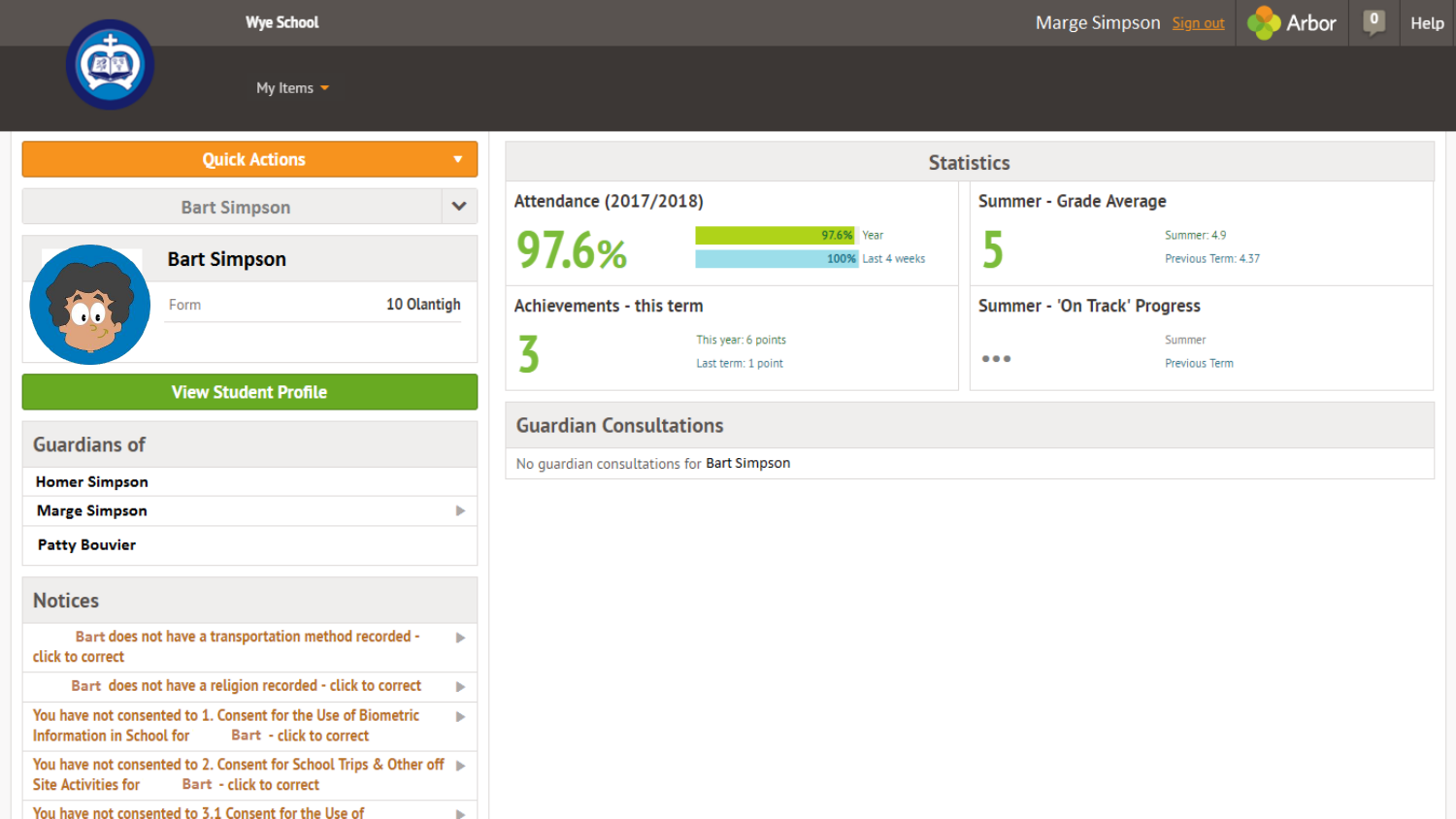| Current lesson ▶                                                                                           | Next lesson $\triangleright$                                                                                |  |  |
|------------------------------------------------------------------------------------------------------------|-------------------------------------------------------------------------------------------------------------|--|--|
| 15:00 - 16:00<br>Wed, 06 Jun 2018<br>Biology: Year 10: 10 set 2 Bio ><br>Room: Lab 4<br>Mrs Edna Krabappel | $08:20 - 08:30$<br>Thu, 07 Jun 2018<br>Year 10: 10 Olantigh ><br>Room: K/S3 - MFL<br><b>Mr Ned Flanders</b> |  |  |
| Agenda - Bart Simpson $\blacktriangleright$                                                                |                                                                                                             |  |  |
| $08:20 - 08:30$<br>Year 10: 10 Olantigh                                                                    | K/S3 - MFL                                                                                                  |  |  |
| $08:30 - 09:30$<br>Chemistry: Year 10: 10 set 2 chem                                                       | Lab 1                                                                                                       |  |  |
| $09:30 - 10:30$<br>English Lang: Year 10: 10ELanSet3                                                       | Rm 11 - English                                                                                             |  |  |
| $10:50 - 11:50$<br>Personal, Social: Year 10: 10c PSHE                                                     | Rm9                                                                                                         |  |  |
| $11:50 - 12:50$                                                                                            | Photography: Year 10: 100pt2Photo<br>Art 2                                                                  |  |  |
| $13:40 - 14:00$<br>Year 10: 10 Olantigh                                                                    | K/S3 - MFL                                                                                                  |  |  |
| $14:00 - 15:00$<br>French: Year 10: 100pt3French                                                           | K/S2 - MFL                                                                                                  |  |  |
| $15:00 - 16:00$<br>Biology: Year 10: 10 set 2 Bio                                                          | Lab 4                                                                                                       |  |  |

#### **Screen you will see when you scroll down.**



**Download Student Reports**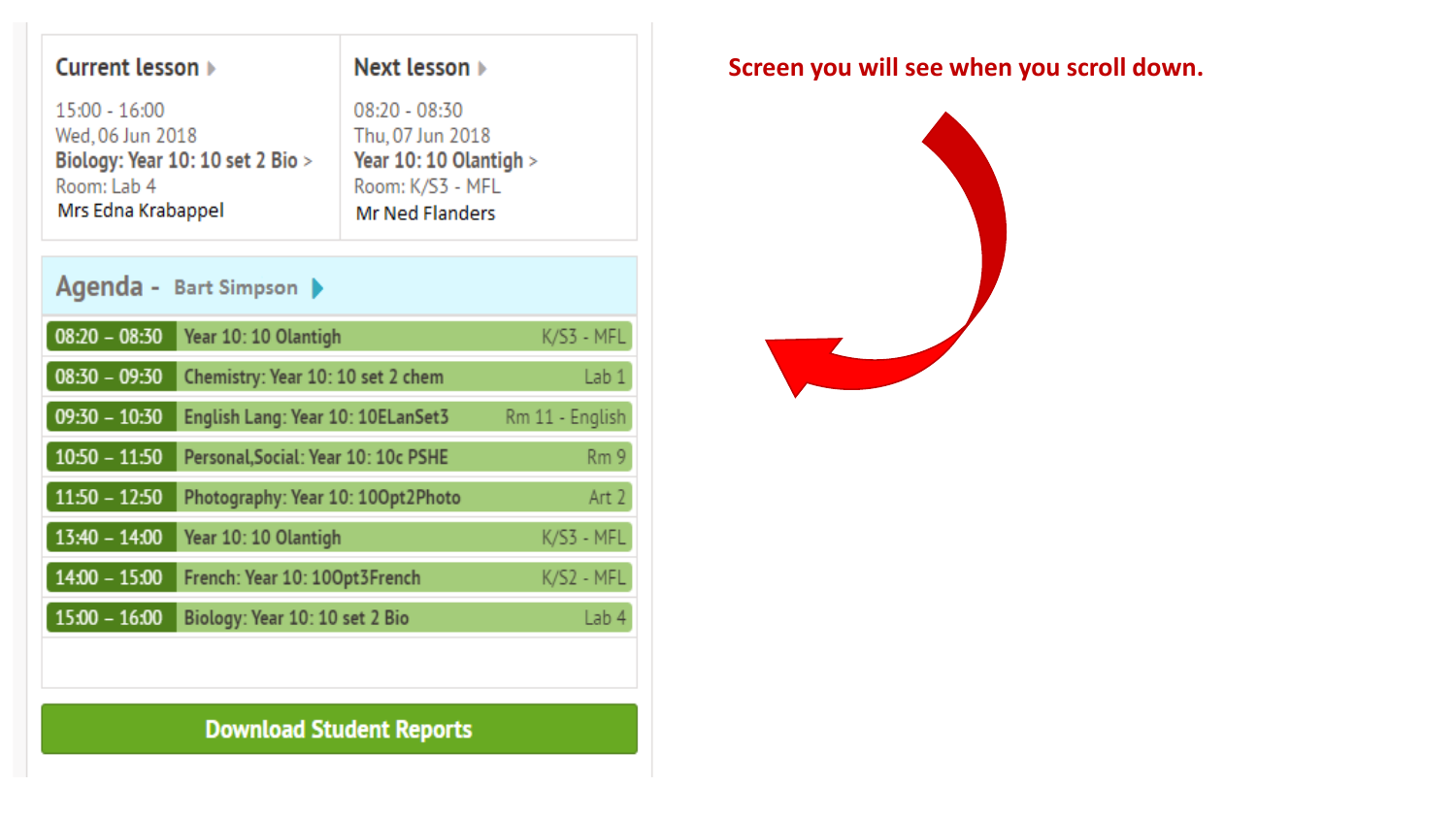Clicking on the school logo at any time will bring you back to this screen (called My Items  $\blacktriangledown$ the "Dashboard" screen)

**Wye School** 

Help

Arbor

| <b>Quick Actions</b>                                                                                                                | ▼                           | <b>Statistics</b>                                                                 |                         |                                                         |  |
|-------------------------------------------------------------------------------------------------------------------------------------|-----------------------------|-----------------------------------------------------------------------------------|-------------------------|---------------------------------------------------------|--|
| <b>Bart Simpson</b>                                                                                                                 | $\checkmark$                | Attendance (2017/2018)                                                            | Summer - Grade Average  |                                                         |  |
| <b>Bart Simpson</b>                                                                                                                 |                             | 97.6% Year<br>100% Last 4 weeks                                                   |                         | Summer: 4.9<br>Previous Term: 4.37                      |  |
| Form                                                                                                                                | 10 Olantigh                 | <b>Achievements</b><br><i><b>Ais term</b></i><br><b>Access Lisa</b><br>and Maggie | $\bullet\bullet\bullet$ | Summer - 'On Track' Progress<br>Summer<br>Previous Term |  |
| <b>*</b> Profile<br>View.<br><b>Guardians of</b>                                                                                    | <b>Clicking on</b>          | by clicking<br><b>Guardian Consult on the</b>                                     |                         |                                                         |  |
| <b>Homer Simpson</b><br><b>Marge Simpson</b>                                                                                        | Bart's<br>picture will      | ndffOWsimpson<br>No guardian consultation                                         |                         |                                                         |  |
| <b>Patty Bouvier</b>                                                                                                                | access his<br>full profile. |                                                                                   |                         |                                                         |  |
| <b>Notices</b>                                                                                                                      |                             |                                                                                   |                         |                                                         |  |
| Bart does not have a transportation method recorded -<br>click to correct                                                           |                             | Clicking on any of the notices                                                    |                         |                                                         |  |
| Bart does not have a religion recorded - click to correct<br>ь                                                                      |                             | will open a slide out pane                                                        |                         |                                                         |  |
| You have not consented to 1. Consent for the Use of Biometric<br><b>Information in School for</b><br><b>Bart - click to correct</b> |                             | where you will be able to                                                         |                         |                                                         |  |
| You have not consented to 2. Consent for School Trips & Other off ▶<br><b>Bart - click to correct</b><br><b>Site Activities for</b> |                             | consent/import/correct<br>information etc.                                        |                         |                                                         |  |
| You have not consented to 3.1 Consent for the Use of                                                                                |                             |                                                                                   |                         |                                                         |  |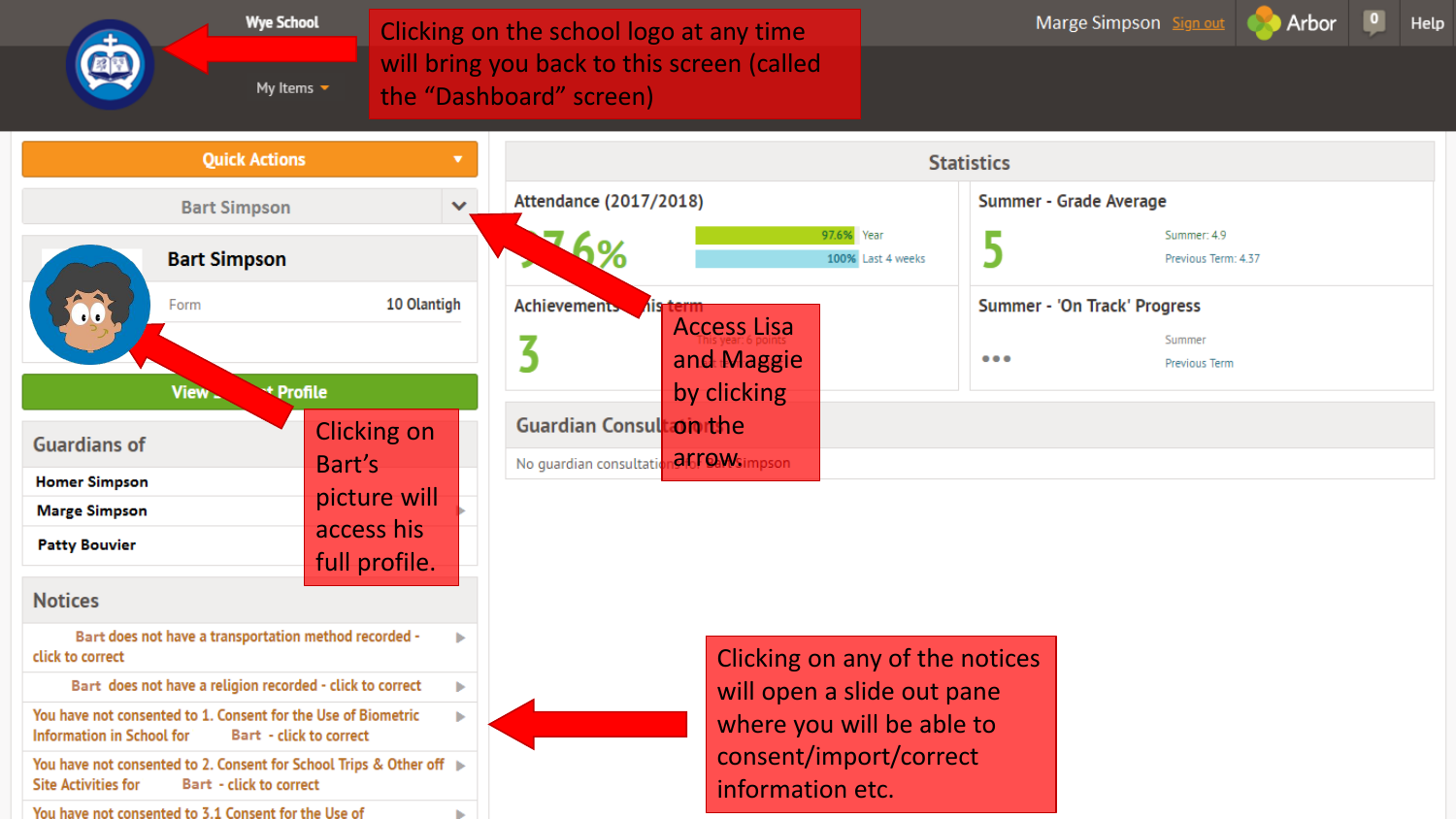



My Items  $\blacktriangledown$ 

#### **Bart** 's page

Main Dashboard

#### Profile

Calendar

 $\blacktriangleright$  Attendance

Progress

Behaviour

**Report Cards** 

|                                         |                                                                                                                  | <b>Bart Simpson</b>                                                                                                             |      |                      |            | <b>Instructions</b>                                                                                                                |  |  |
|-----------------------------------------|------------------------------------------------------------------------------------------------------------------|---------------------------------------------------------------------------------------------------------------------------------|------|----------------------|------------|------------------------------------------------------------------------------------------------------------------------------------|--|--|
|                                         | Form<br>Tutor                                                                                                    | 10 Olantigh                                                                                                                     | Year |                      | <b>Y10</b> | This page lets you add and edit information and<br>quardian details for Bart Simpson                                               |  |  |
| <b>Notices</b>                          |                                                                                                                  | <b>Edna Krabappel</b>                                                                                                           |      |                      |            | To add new information or new quardians, simply click<br>'Add' at the top right of each section or use the Quick<br>Actions below. |  |  |
|                                         |                                                                                                                  |                                                                                                                                 |      |                      |            | Information that can be edited is marked by an arrow at                                                                            |  |  |
|                                         |                                                                                                                  | Bart does not have a transportation method recorded - click to correct                                                          |      |                      |            | the right hand side of the line that the information is                                                                            |  |  |
|                                         |                                                                                                                  | Bart does not have a religion recorded - click to correct                                                                       |      |                      |            | on. Simply click anywhere in the line and an editing<br>pane will slide out.                                                       |  |  |
|                                         |                                                                                                                  | You have not consented to 1. Consent for the Use of Biometric Information in School for Bart                                    |      | - click to correct > |            |                                                                                                                                    |  |  |
|                                         | You have not consented to 2. Consent for School Trips & Other off Site Activities for Bart<br>- click to correct |                                                                                                                                 |      |                      |            | <b>Ouick Actions</b>                                                                                                               |  |  |
| materials including prospectus for Bart |                                                                                                                  | You have not consented to 3.1 Consent for the Use of Photographic Images: all promotional and advertising<br>- click to correct |      |                      | ь          |                                                                                                                                    |  |  |
| print) for Bart                         | - click to correct                                                                                               | You have not consented to 3.2 Consent for the Use of Photographic Images: external news providers (online and                   |      |                      | ь          | Amend any<br>of Bart's<br>details by                                                                                               |  |  |
| <b>Student Details</b>                  |                                                                                                                  |                                                                                                                                 |      |                      |            | clicking on                                                                                                                        |  |  |
|                                         | <b>Name</b>                                                                                                      | Bartholomew JoJo "Bart" Simpson                                                                                                 |      |                      |            | the small                                                                                                                          |  |  |
|                                         | Gender                                                                                                           | Male                                                                                                                            |      |                      |            | arrow.                                                                                                                             |  |  |
|                                         | Date of birth                                                                                                    | 1st April 2002                                                                                                                  |      |                      |            |                                                                                                                                    |  |  |
|                                         | <b>Country of birth</b>                                                                                          | <b>United States of America</b>                                                                                                 |      |                      |            |                                                                                                                                    |  |  |
|                                         | <b>Nationality</b>                                                                                               | American                                                                                                                        |      |                      |            |                                                                                                                                    |  |  |
|                                         | <b>Ethnicity</b>                                                                                                 | <b>Refused</b>                                                                                                                  |      |                      | ь          |                                                                                                                                    |  |  |
|                                         | <b>Religion</b>                                                                                                  | Not recorded - click to add                                                                                                     |      |                      |            |                                                                                                                                    |  |  |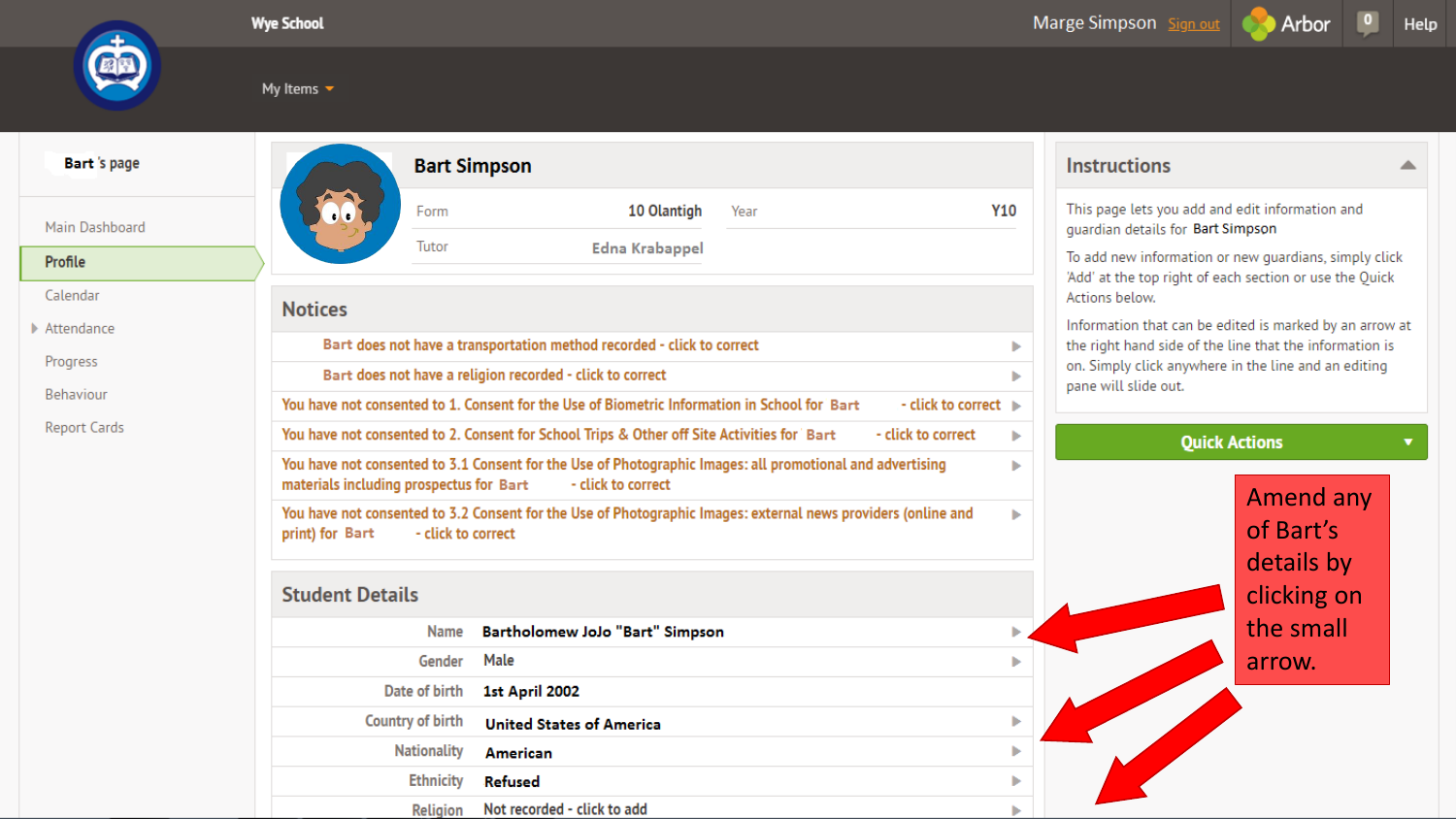#### Update Bart's medical info here.



Consent to school consent forms here.



| Screen you will see when you scroll down. |  |
|-------------------------------------------|--|
|-------------------------------------------|--|

| Medical                                                                                                                      |                                     | <b>O</b> Add |
|------------------------------------------------------------------------------------------------------------------------------|-------------------------------------|--------------|
| <b>Doctor</b>                                                                                                                | Dr Nick Riviera                     | Þ            |
| <b>Allergies</b>                                                                                                             | None recorded - click here to add   | Þ            |
| <b>Medical conditions</b>                                                                                                    | None recorded - click here to add   | Þ            |
| <b>Immunizations</b>                                                                                                         | None recorded - click here to add   | Þ            |
| Consents                                                                                                                     |                                     |              |
| 1. Consent for the Use of @<br><b>Biometric Information in</b><br><b>School</b>                                              |                                     | Þ            |
| 2. Consent for School Trips & @<br><b>Other off Site Activities</b>                                                          |                                     | Þ            |
| 3.1 Consent for the Use of @<br>Photographic Images: all<br>promotional and advertising<br>materials including<br>prospectus |                                     | Þ            |
| 3.2 Consent for the Use of @<br><b>Photographic Images:</b><br>external news providers<br>(online and print)                 |                                     | Þ            |
| <b>Wye School Home-School</b><br>Agreement                                                                                   | Consented by Homer Simpson May 2018 | Þ            |
|                                                                                                                              |                                     |              |

It is really important that **medical information** are updated by yourself as we do not organise data collection.

When clicking on the consent form you will have the opportunity to consent or refuse. Please make sure you give us an answer regarding the consent forms as otherwise your child may miss out on some great opportunities.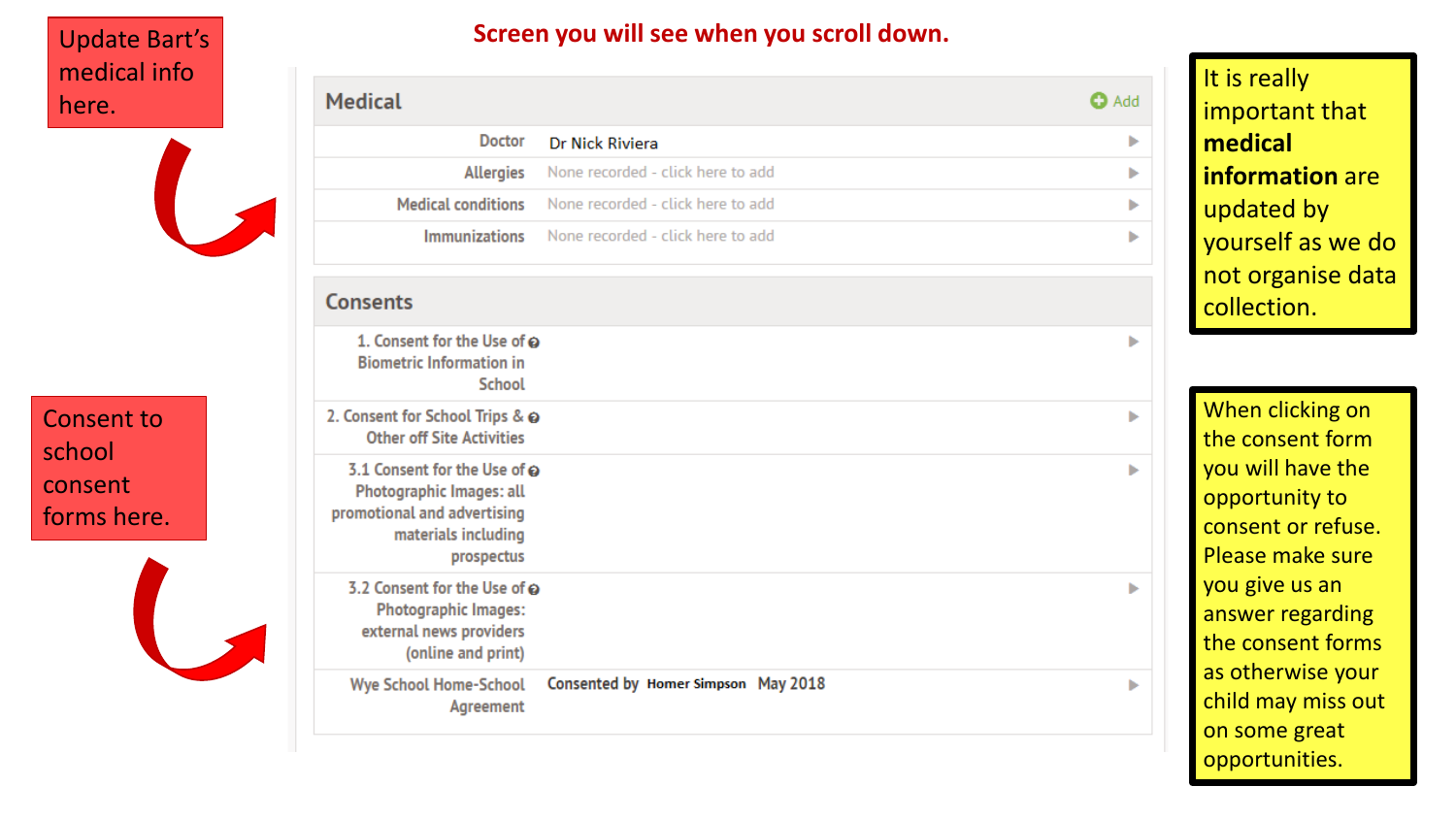#### **Screen you will see if you keep scrolling down.**

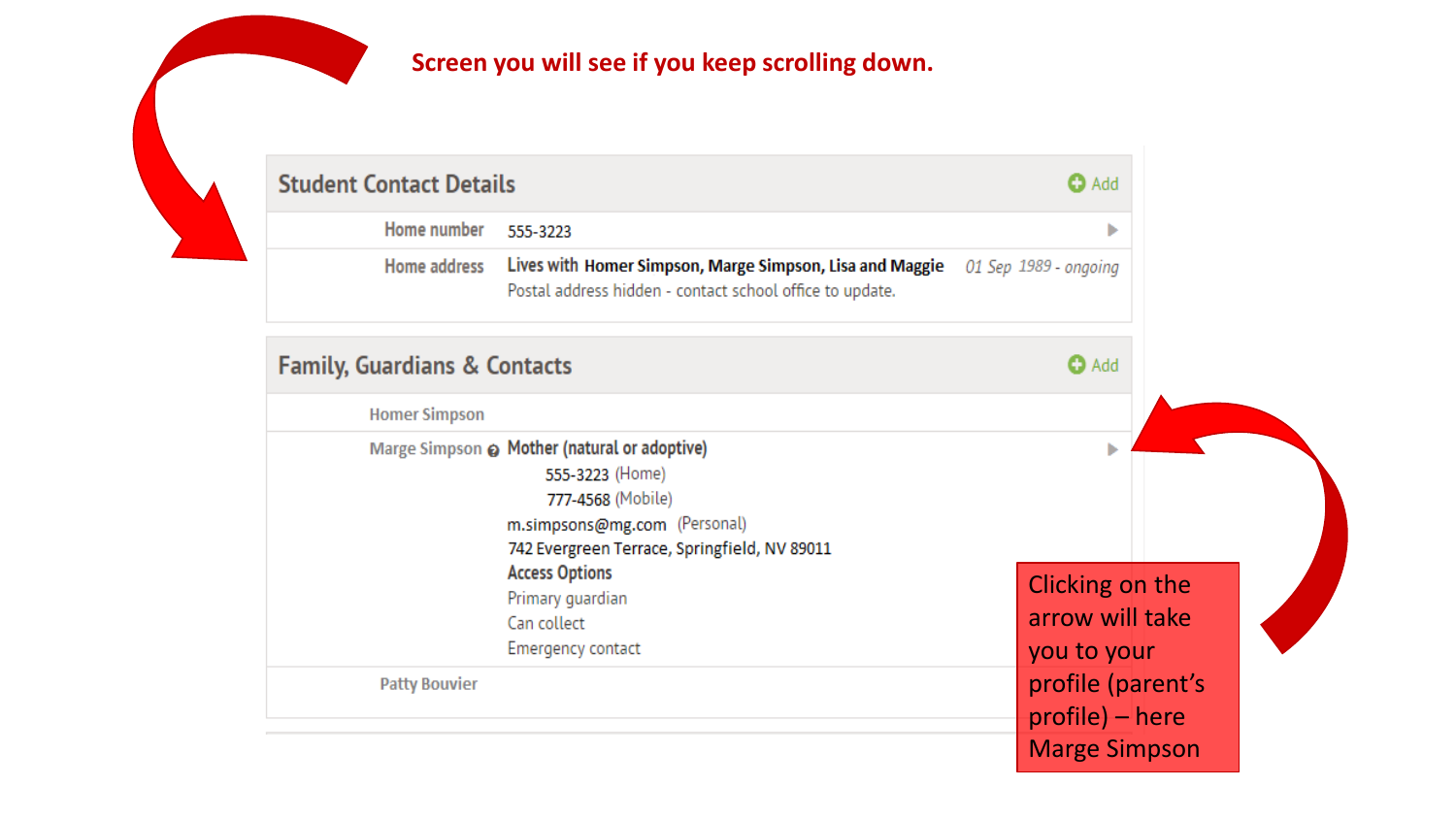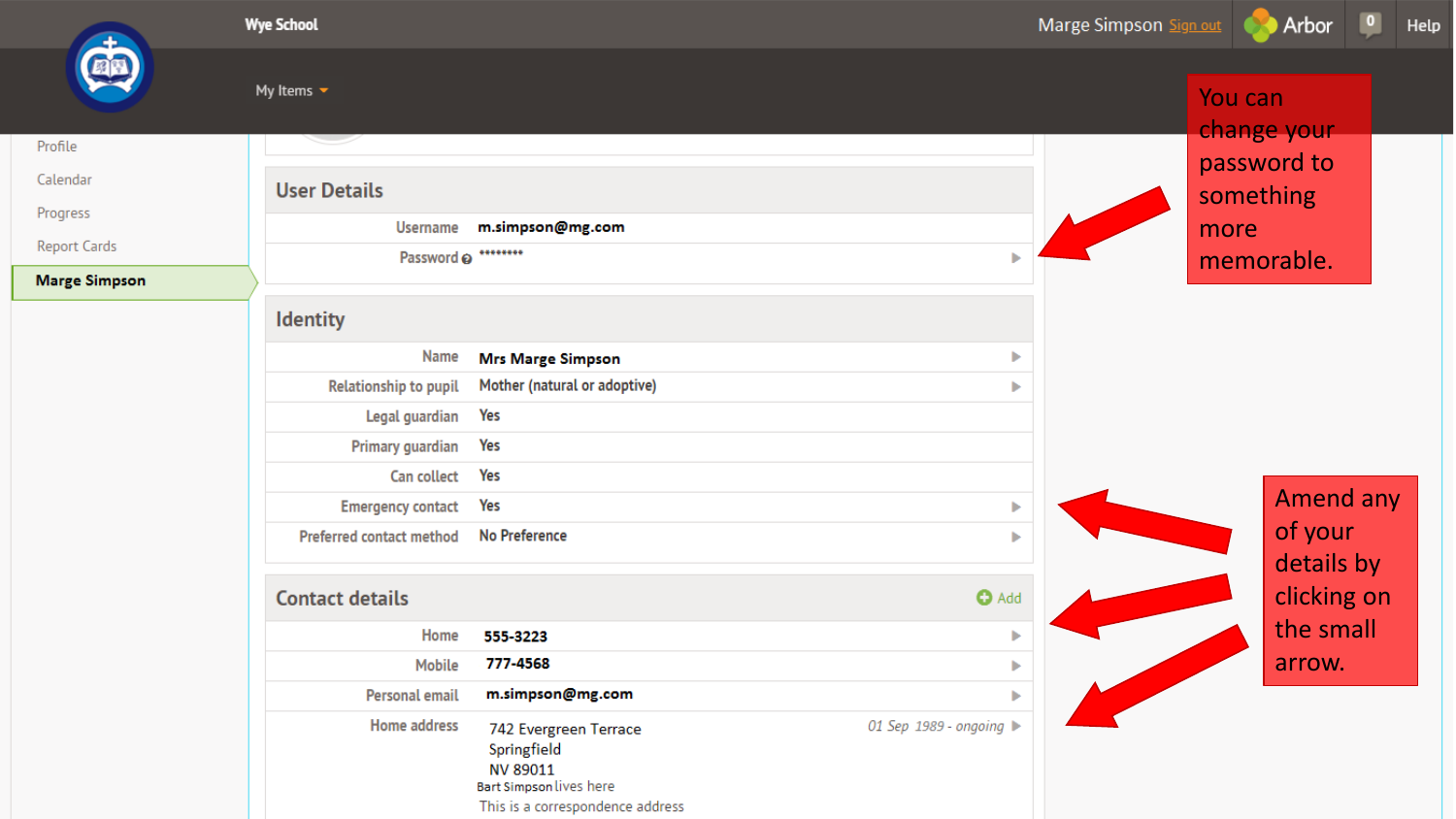![](_page_11_Picture_0.jpeg)

**Click on the school logo to go back to the Dashboard (main screen)**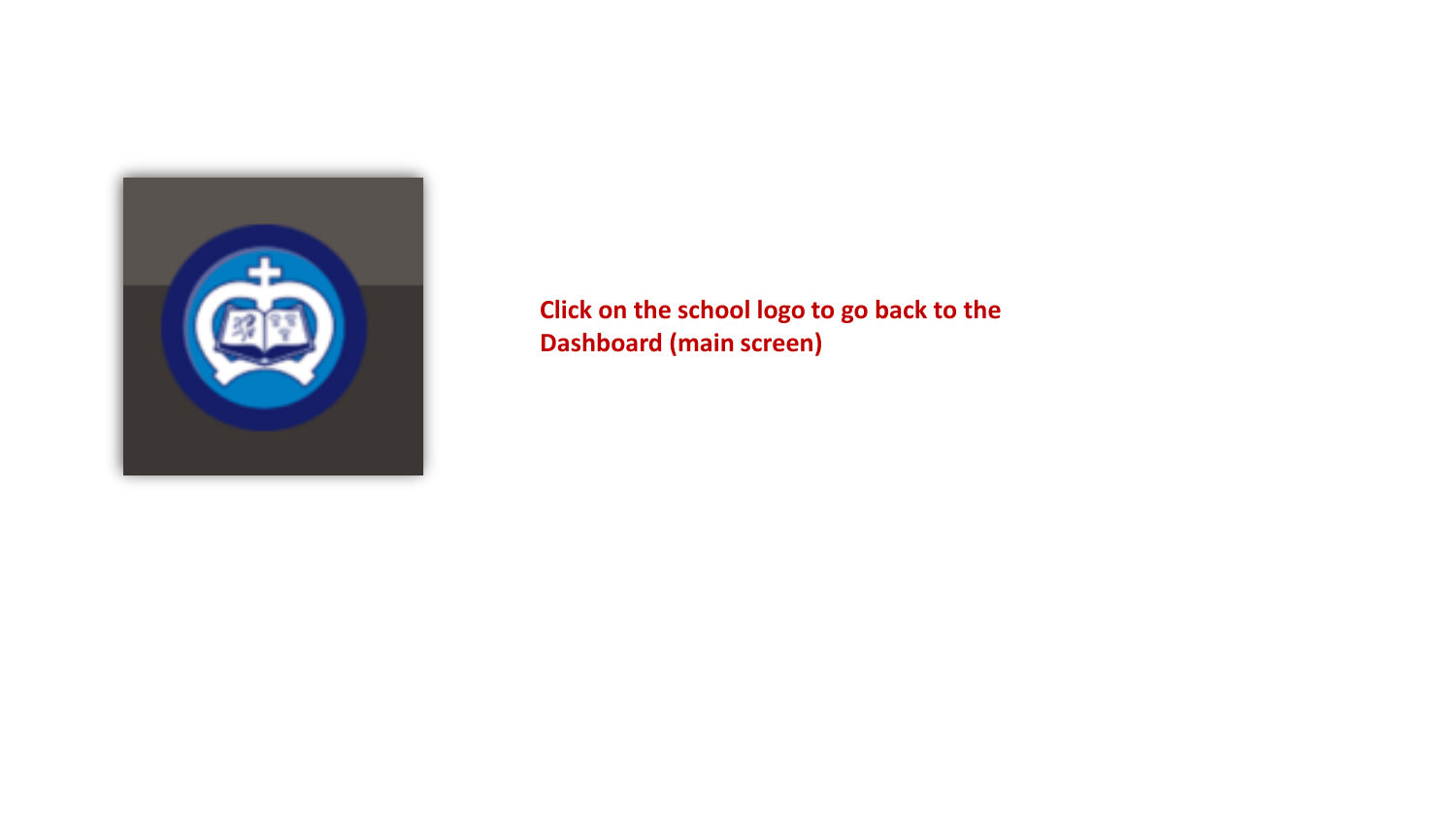![](_page_12_Picture_0.jpeg)

My Items  $\blacktriangledown$ 

![](_page_12_Picture_3.jpeg)

 $\blacktriangle$ 

 $\bullet$ 

|--|

Main Dashboard

#### Profile

Calendar

Attendance

Progress

Behaviour

**Report Cards** 

![](_page_12_Picture_13.jpeg)

**Clicking on** any of the above will give you more details.

|                                                                                                                                                      |                         | <b>Bart Simpson</b>                                                                          |                                                                                                               |            | <b>Instructions</b>                      |
|------------------------------------------------------------------------------------------------------------------------------------------------------|-------------------------|----------------------------------------------------------------------------------------------|---------------------------------------------------------------------------------------------------------------|------------|------------------------------------------|
|                                                                                                                                                      | Form                    | 10 Olantigh                                                                                  | Year                                                                                                          | <b>Y10</b> | This page lets you<br>guardian details f |
|                                                                                                                                                      | Tutor                   | <b>Edna Krabappel</b>                                                                        |                                                                                                               |            | To add new inforr                        |
|                                                                                                                                                      |                         |                                                                                              |                                                                                                               |            | 'Add' at the top rid<br>Actions below.   |
| <b>Notices</b>                                                                                                                                       |                         |                                                                                              |                                                                                                               |            | Information that                         |
|                                                                                                                                                      |                         | Bart does not have a transportation method recorded - click to correct                       |                                                                                                               | ь          | the right hand sid                       |
|                                                                                                                                                      |                         | Bart does not have a religion recorded - click to correct                                    |                                                                                                               | ь          | on. Simply click a<br>pane will slide ou |
|                                                                                                                                                      |                         | You have not consented to 1. Consent for the Use of Biometric Information in School for Bart | - click to correct >                                                                                          |            |                                          |
|                                                                                                                                                      |                         | You have not consented to 2. Consent for School Trips & Other off Site Activities for Bart   | - click to correct                                                                                            | ь          |                                          |
| You have not consented to 3.1 Consent for the Use of Photographic Images: all promotional and advertising<br>materials including prospectus for Bart | ь                       |                                                                                              |                                                                                                               |            |                                          |
| print) for Bart                                                                                                                                      | - click to correct      |                                                                                              | You have not consented to 3.2 Consent for the Use of Photographic Images: external news providers (online and | ь          |                                          |
| <b>Student Details</b>                                                                                                                               |                         |                                                                                              |                                                                                                               |            |                                          |
|                                                                                                                                                      | <b>Name</b>             | Bartholomew JoJo "Bart" Simpson                                                              |                                                                                                               | Þ          |                                          |
|                                                                                                                                                      | Gender                  | Male                                                                                         |                                                                                                               | ь          |                                          |
|                                                                                                                                                      | Date of birth           | 1st April 2002                                                                               |                                                                                                               |            |                                          |
|                                                                                                                                                      | <b>Country of birth</b> | <b>United States of America</b>                                                              |                                                                                                               | Þ          |                                          |
|                                                                                                                                                      | <b>Nationality</b>      | <b>American</b>                                                                              |                                                                                                               | ь          |                                          |
|                                                                                                                                                      | <b>Ethnicity</b>        | Refused                                                                                      |                                                                                                               | Þ          |                                          |
|                                                                                                                                                      | <b>Religion</b>         | Not recorded - click to add                                                                  |                                                                                                               | Þ          |                                          |

you add and edit information and Is for Bart Simpson

ormation or new guardians, simply click right of each section or use the Quick

at can be edited is marked by an arrow at side of the line that the information is anywhere in the line and an editing out.

**Quick Actions**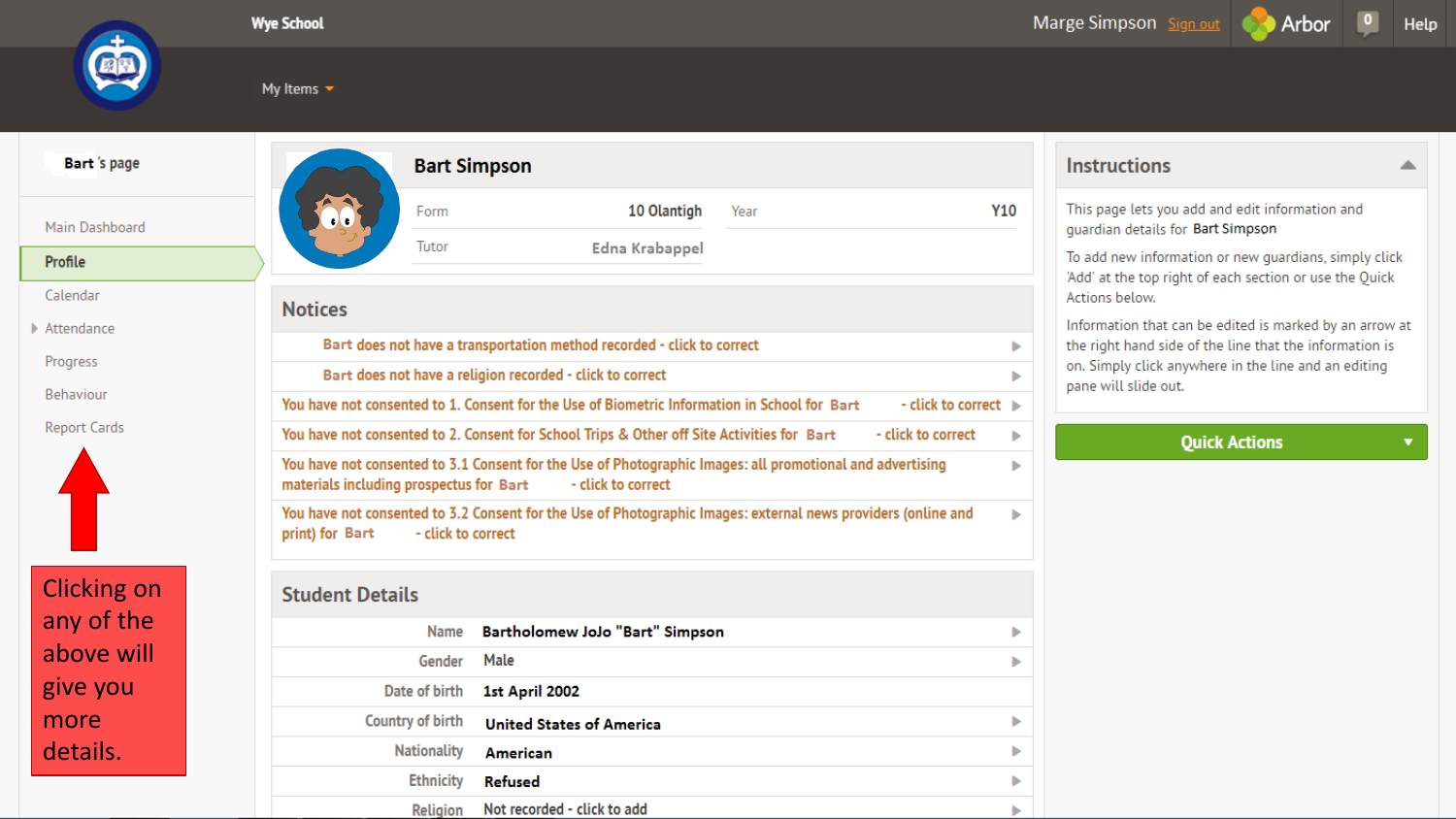![](_page_13_Picture_0.jpeg)

Clicking on the small arrow will open a slide out pane where you will then be able to download the report.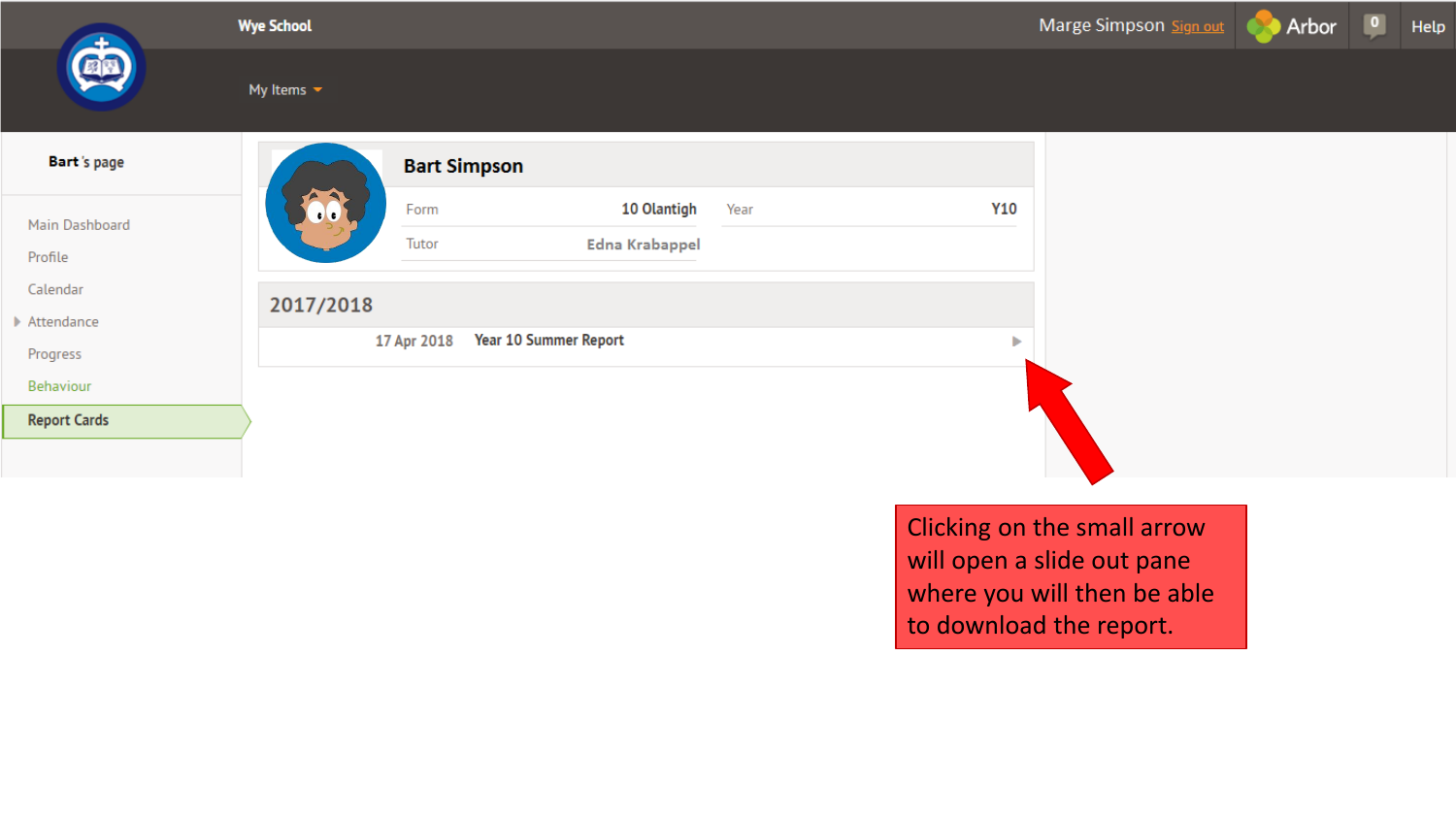### **What information do I need to fill-in?**

We would advise you fill in all guardian details information including email addresses, medical information, country of birth, ethnicity, language and nationality. Note that only one parent/guardian will have been created by us and you will need to create additional parent/guardian in order to fill in their information.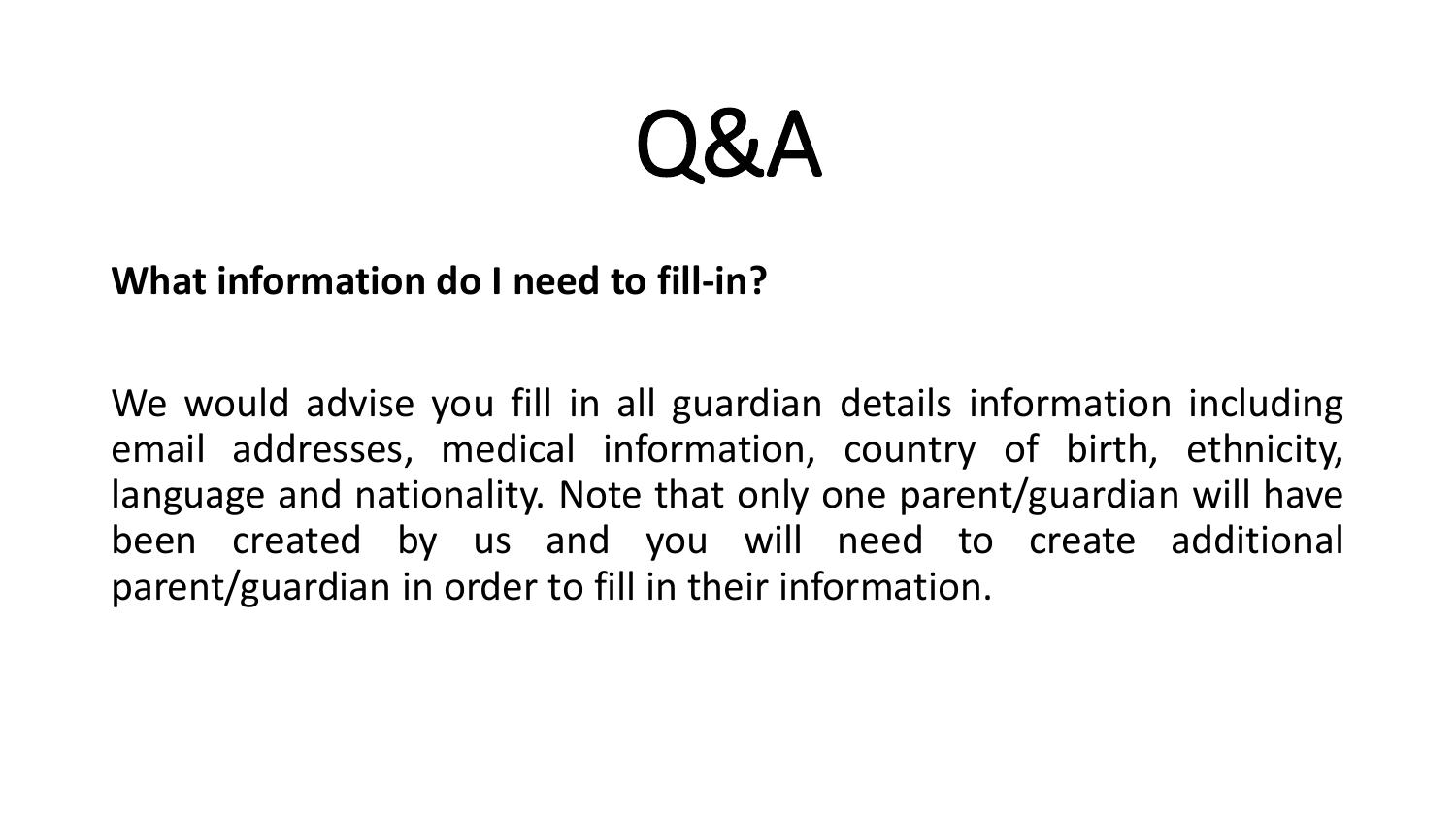**I do not want to disclose particular information (for example "Country of birth"), what should I do?**

Do fill in the category as the drop-down menu will have an option called "Refused". It is very important for us that it is filled with "Refused" so we know you haven't missed a category.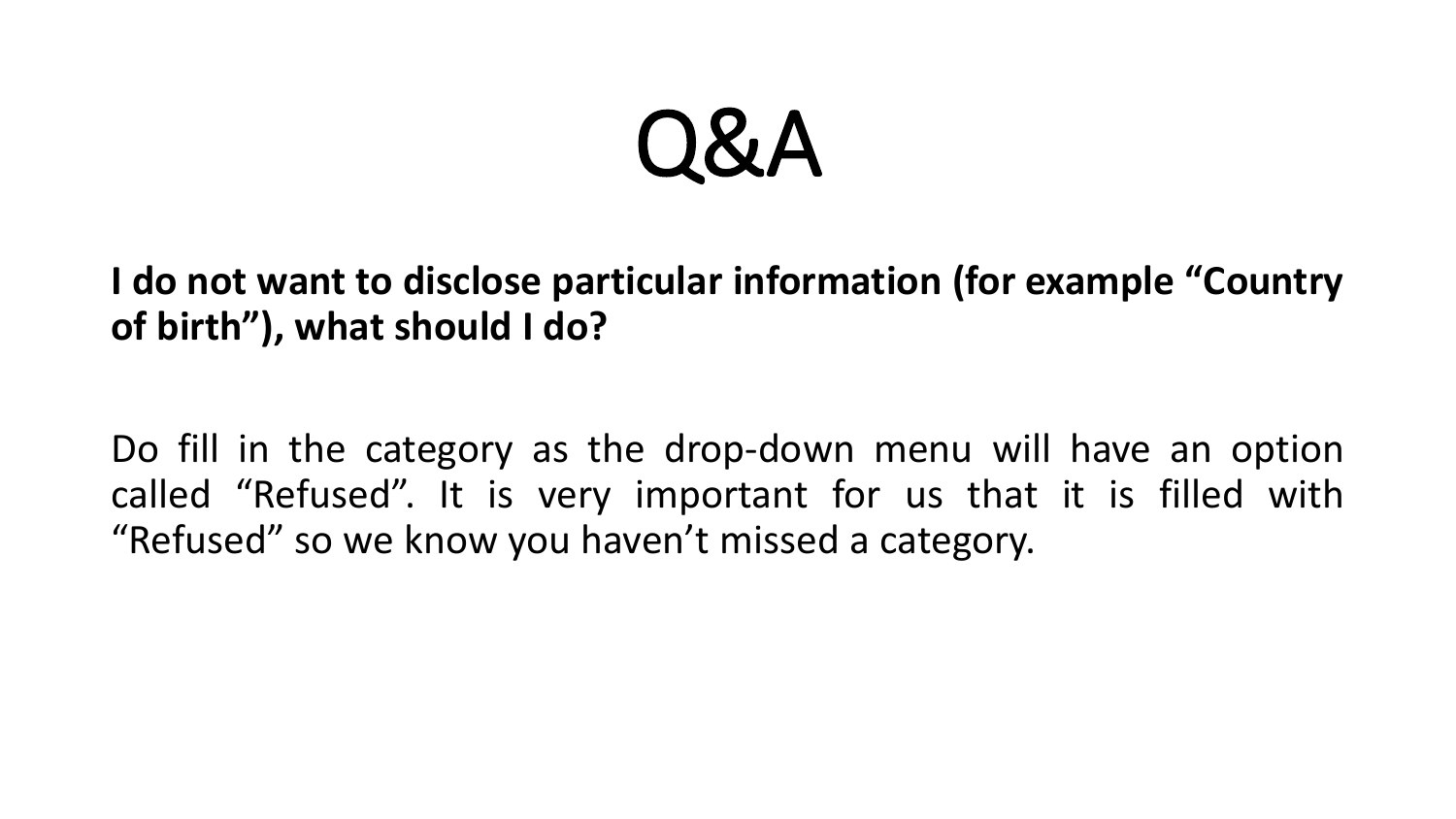### **How often do I need to log into Arbor Parent Portal?**

You can log-in as often as you wish to monitor your child's progress, attendance, achievements and behaviour. We would recommend however that you log-in and update your child's information as soon as they change so that we have the most recent information if we need to contact you. Note that to be compliant with the new GDPR legislation in place, we do not organise contact details collection anymore and it is your responsibility to keep us updated of any changes.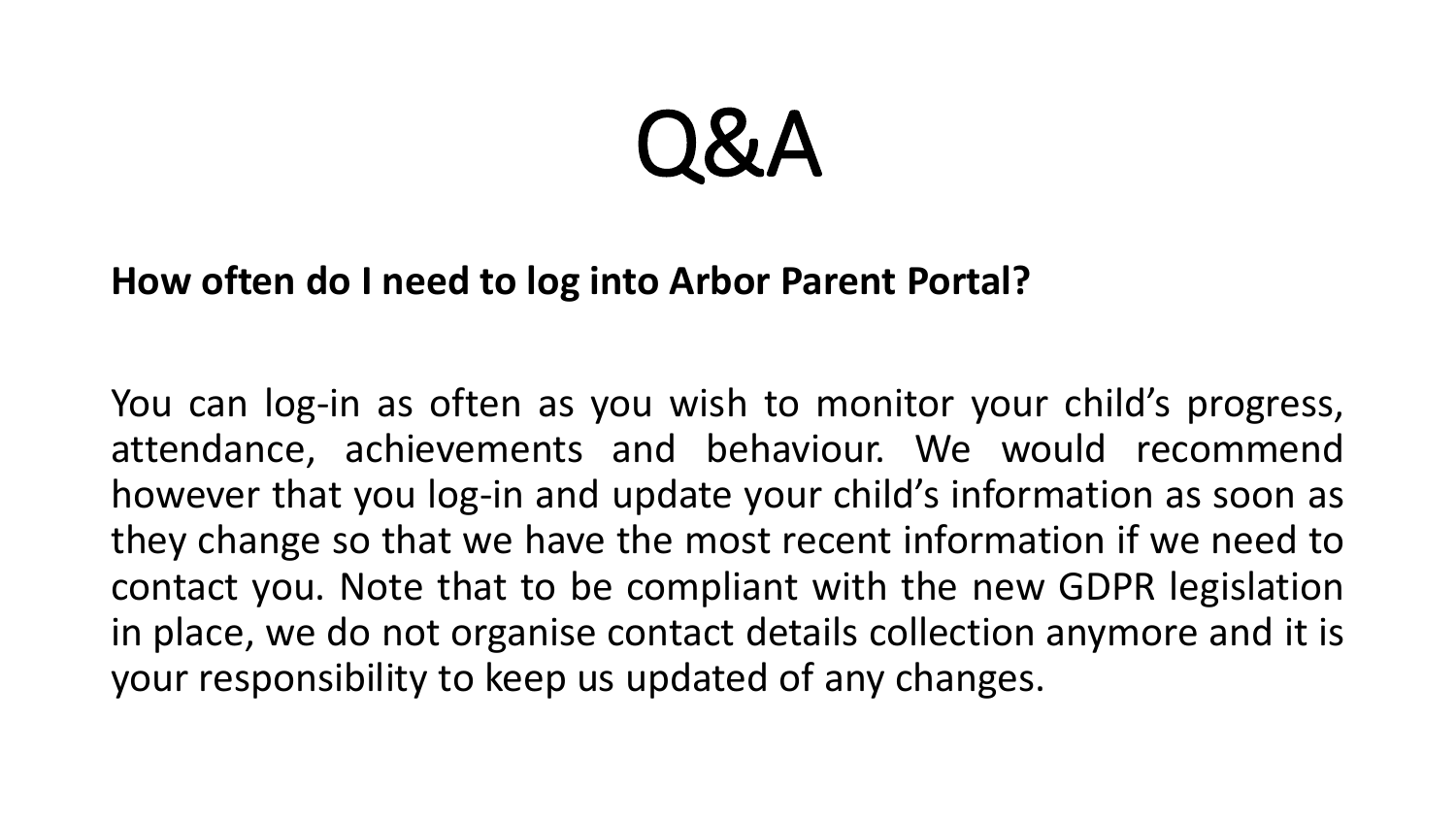### **I have lost my password, what should I do?**

If you have forgotten your password select the option 'Forgotten your password?' This will take you to a second screen where you can enter your email to generate a new password. If this doesn't work, please contact Miss Tavernier at [myriam.tavernier@wyeschool.org.uk](mailto:myriam.tavernier@wyeschool.org.uk)